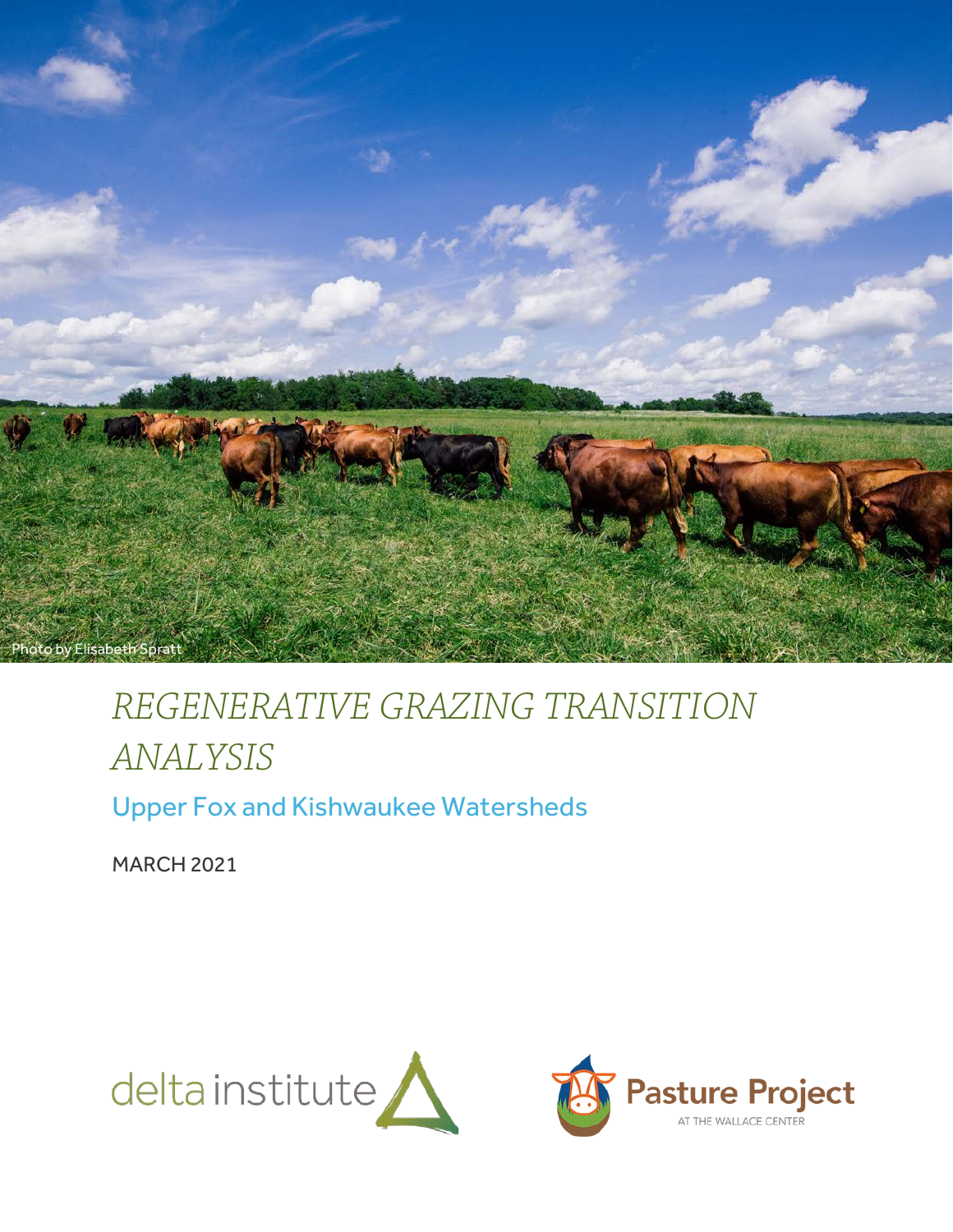# Introduction

The Delta Institute and the Pasture Project, part of the Resilient Agriculture & Ecosystems initiative of the Wallace Center at Winrock International, have partnered on a second year of shared work to expand grass-fed value chains in the State of Illinois. Support for this project was provided through Food:Land:Opportunity, an initiative of Kinship Foundation and The Chicago Community Trust, funded through the Searle Funds at The Chicago Community Trust. Following a statewide grassfed value chain analysis and watershed selection process, the second year of shared work aims to work more deeply in the Upper Fox and Kishwaukee watersheds near Chicago to support grassbased production, expand processing and distribution, and connect producers and aggregators to buyers in Chicago, particularly institutions.

To advance the development of grass-based production in the selected watersheds, the team set up to define the parameters of the transition by:

- Setting perennial pasture transition goals for these watersheds based on statewide analysis,
- Defining a methodology for assessing grazing suitability for fields and soils across the watershed,
- Describing several possible transition pathways to reach established transition acreage goals, and
- Estimating environmental and economic impact for each transition scenario.

This memo describes the analysis and outlines recommendations below. The analysis focuses on transition of cropland to permanent perennial pasture, since perennialization of the landscape is shown to have the highest water quality, carbon, and infiltration impacts. However, transition for individual producers can take many forms and numerous other regenerative practices also have positive environmental and economic impacts. For example, many producers begin reintegrating livestock on the landscape through grazing cover crops as a stepping stone to trying perennial forages. Grazing cover crops can improve soil health, reduce nutrient, and soil loss, and offset feed costs or provide new rental income to a row crop producer. While this and other regenerative practices are important, particularly in terms of incremental reintegration of livestock, only perennial pasture is explored in detail here.

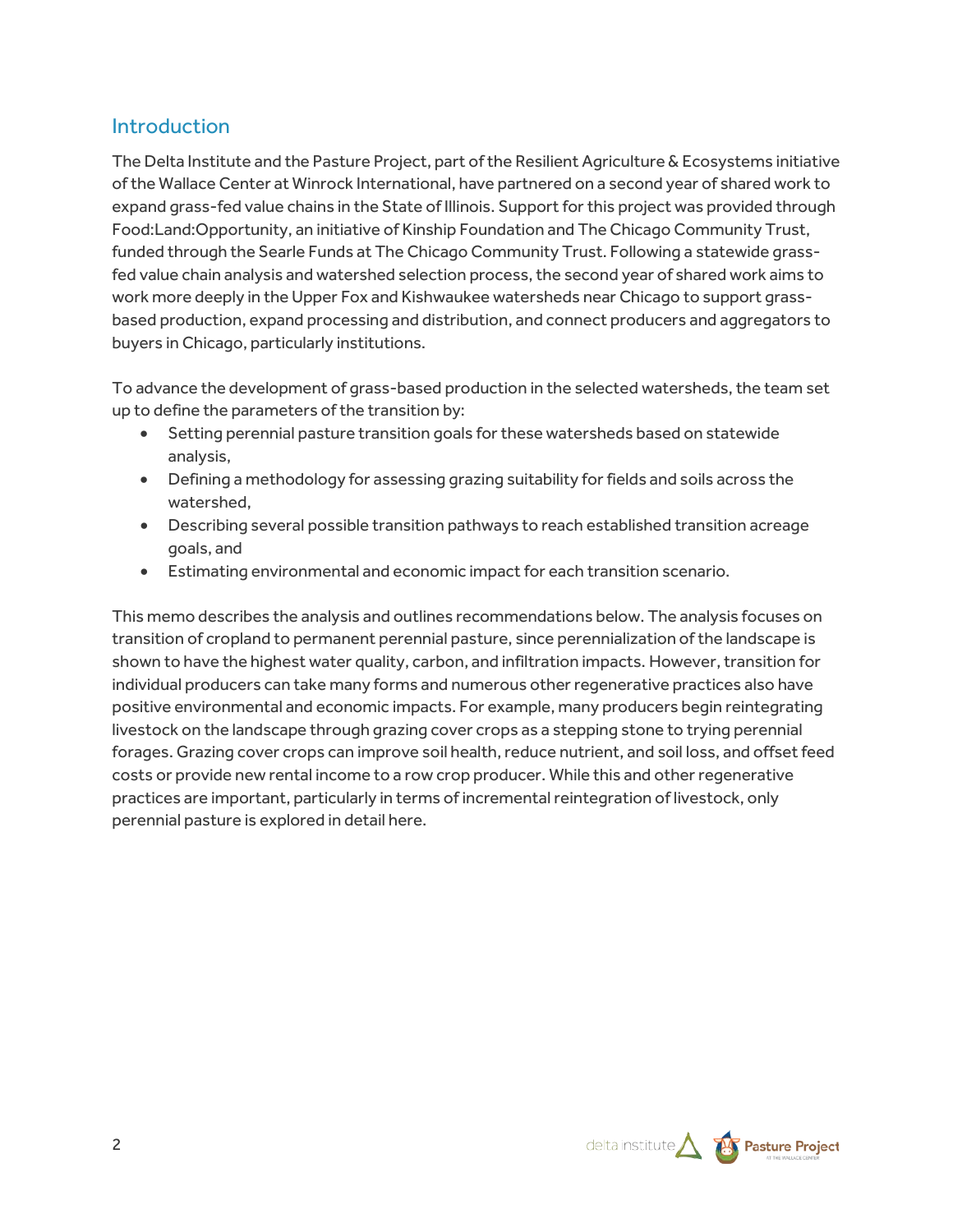# Setting Acreage Transition Goals

During the Phase [1](#page-2-0) grass-fed value chain analysis,<sup>1</sup> the project team defined statewide transition scenarios. To understand the potential scale of grass-fed beef sector growth, we estimated the increase in production needed to 1) increase grass cover to meet the state's water quality goals; and 2) meet growing demand for grass-fed beef in Illinois.

#### Scenario 1: Increase Illinois Grass Cover to Meet Water Quality Goals

The Illinois Nutrient Loss Reduction Strategy (NLRS) sets a goal of decreasing nitrogen (N) by 15 percent and phosphorus (P) by 25 percent by 2025 and both nutrients by 45 percent eventually. The NLRS proposes and models several combinations of best management practices and land cover changes which would result in reaching proposed nutrient reduction targets. Only one proposed combination, shown below, includes perennial crops such as forage crops (highlighted). Under this scenario, 2,500,000 additional perennial grassland acres statewide would need to be added.

#### **Figure 1. Each recommendation in the table must be true to result in a 45 percent reduction in N and P. (Source: Illinois Nutrient Loss Reduction Strategy, 2015)**

|                                                                                         | <b>Scenario NP3</b>                         | Recommendation                                                      | <b>Est. Acres</b><br>(Million) | <b>Nutrient</b><br>Reduced | <b>Potential Data Sources</b><br>for Tracking Metric |
|-----------------------------------------------------------------------------------------|---------------------------------------------|---------------------------------------------------------------------|--------------------------------|----------------------------|------------------------------------------------------|
|                                                                                         | <b>MRTN</b>                                 | Applies to all corn acres, but re-<br>ductions only realized on 10% | 11                             | N                          | <b>NASS</b>                                          |
| <b>Illinois</b>                                                                         | Spring-only N application                   | Tile drained corn acres                                             | $5.7^*$                        | N                          | <b>NASS</b>                                          |
| <b>Nutrient</b><br>Loss<br><b>Reduction</b><br>Goal: 45%<br>reduction in<br>$N$ and $P$ | Bioreactors (acres treated)                 | 30% of crop acres                                                   | 6.6                            | N                          | Illinois EPA-from voluntary<br>reported data         |
|                                                                                         | No P fertilizer above STP<br>maintenance    | Assumes 12.5M acres are above<br>maintenance                        | 1.8                            | P                          | IL Dept of Ag tonnage<br>report, other               |
|                                                                                         | Reduced till of conventional<br>eroding > T | 30% or greater crop residue cover.                                  | 1.8                            | P                          | <b>Soil Transect Survey</b>                          |
|                                                                                         | Cover crops on corn/soybeans                | 87,5% of acres                                                      | 19.25                          | N&P                        | NASS, FSA, IEPA, NRCS,<br>satellite imagery          |
|                                                                                         | » Buffers on all applicable lands           | Estimated 100 feet from stream                                      | 0.2"                           | P                          | Illinois EPA, FSA, NRCS,<br><b>GIS analysis</b>      |
|                                                                                         | » Perennial crops on land<br>eroding > T    | Biofuels, hay, or CRP                                               | 1.6                            | N&P                        | FSA (CRP), IDNR (CREP).<br>other                     |
|                                                                                         | » Additional perennial crops                | Biofuels, hay, or CRP                                               | 0.9                            | <b>N&amp;P</b>             | FSA (CRP), IDNR (CREP).<br>other                     |

<span id="page-2-0"></span><sup>1</sup> *Pasture Project; Delta Institute. "The State of Grass-Fed Value Chains in Illinois".* 

[https://winrockgis.maps.arcgis.com/apps/Cascade/index.html?appid=38107c4379fa4ac2b254b8d1c60fe4](https://winrockgis.maps.arcgis.com/apps/Cascade/index.html?appid=38107c4379fa4ac2b254b8d1c60fe482) [82](https://winrockgis.maps.arcgis.com/apps/Cascade/index.html?appid=38107c4379fa4ac2b254b8d1c60fe482)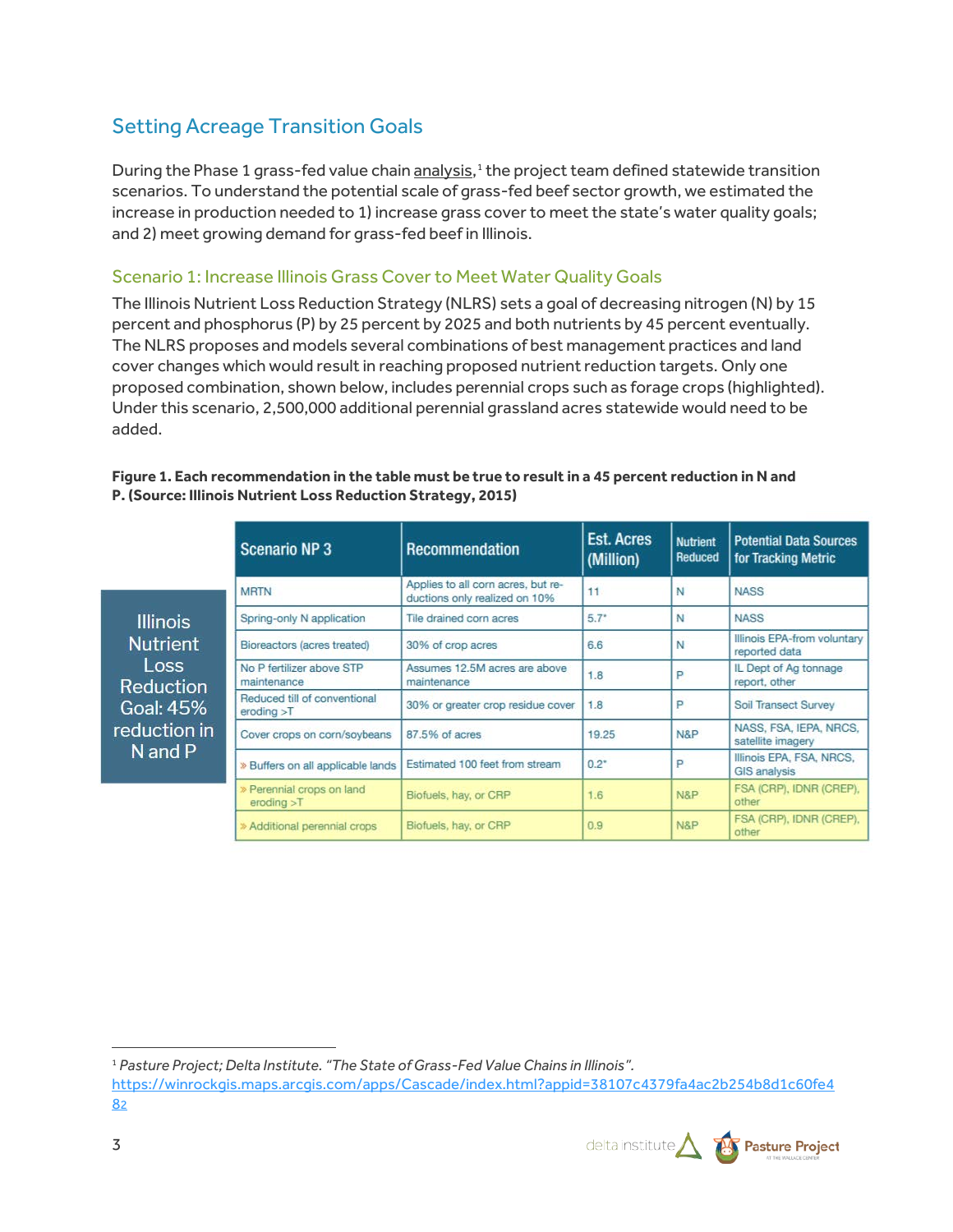#### Scenario 2: Meet Increased Demand for Grass-Fed Beef by Increasing Illinois Production

SPINS data revealed that grass-fed demand grew 6 percent from 2017-2018 and 10 percent from 2018-2019.

#### Scenario 2.1: Standard Growth Rate

Assuming grass-fed beef demand is growing in Illinois at a constant rate of 8 percent each year for five years, the necessary production to meet this demand would be about **40,000**  additional acres in grass statewide in five years.<sup>[2](#page-3-0)</sup>

#### Scenario 2.2: Accelerated Growth Rate

Though only two years of grass-fed demand data are available, these two years show that demand for grass-fed beef may be accelerating. It may also be possible to stimulate demand for grass-fed beef through consumer education, institutional procurement engagement, or other strategies.

Assuming that grass-fed beef demand is accelerating by 4 percent each year (6 percent in year one, 10 percent in year two, 14 percent in year three, etc.), then the necessary production to meet this demand would be about **78,000 additional acres in grass** in five years.1

To determine the acreage transition goals in the Upper Fox and Kishwaukee watersheds, the goal acreage for scenarios 1, 2.1, and 2.2 were divided across all Illinois watersheds, adjusted by 1) the watershed size and 2) the regenerative grazing suitability score based on spatial analysis in the Watershed Selection Memo.

| <b>Watershed</b>  | Acres to be<br>converted<br>under<br><b>Scenario 1</b> | Acres to be<br>converted<br>under<br><b>Scenario 2.1</b> | Acres to be<br>converted<br>under<br><b>Scenario 2.2</b> | <b>Total cropland acres</b> |
|-------------------|--------------------------------------------------------|----------------------------------------------------------|----------------------------------------------------------|-----------------------------|
| <b>Upper Fox</b>  | 35,802                                                 | 573                                                      | 1,117                                                    | 82,000                      |
| <b>Kishwaukee</b> | 39,636                                                 | 634                                                      | 1,237                                                    | 559,000                     |
| <b>Combined</b>   | 75,438                                                 | 1,207                                                    | 2,354                                                    | 641,000                     |

|  |  |  |  | Figure 2. The goals for each watershed, adjusted for watershed size and regenerative grazing suitability. |  |  |
|--|--|--|--|-----------------------------------------------------------------------------------------------------------|--|--|
|--|--|--|--|-----------------------------------------------------------------------------------------------------------|--|--|

Upper Fox and Kishwaukee watersheds had about 641,000 acres of cropland in Illinois combined in 2019. The ambitious Scenario 1 aims to transition 11.8% of cropped acres, and Scenarios 2.1 and 2.1 aim to transition 0.2% and 0.4% respectively.



<span id="page-3-0"></span><sup>2</sup> *Assumes growth in grass-finished animals each year from a baseline of an estimated 4,475 grass-finished animals, at around 19 acres of lifetime forage needs per grass-finished animal (Pelletier et al., 2010).*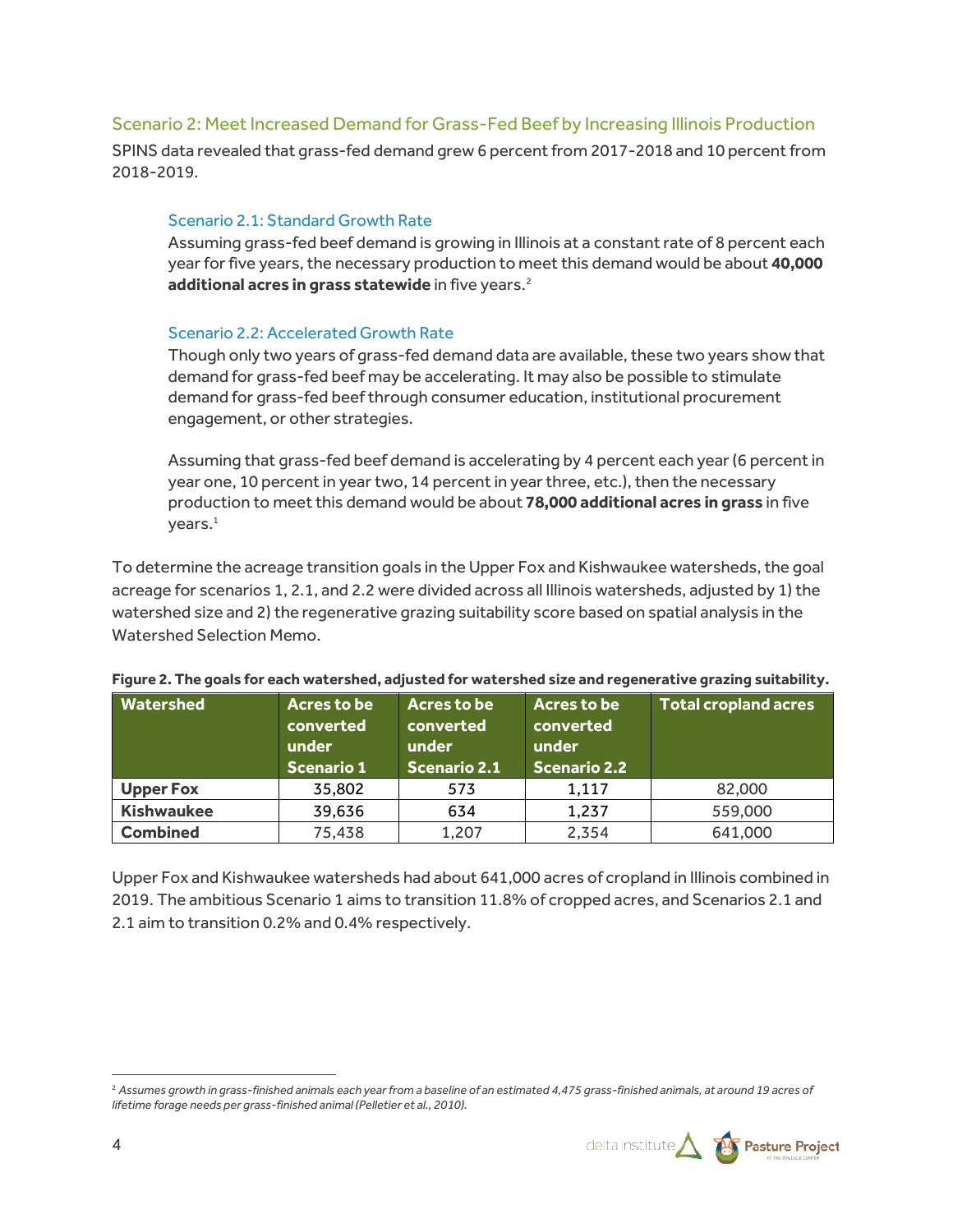# Assessing Acres to Transition

This section of the analysis examines which cropland acres should be considered for transition. Corn and soybeans are the predominant crops in Upper Fox and Kishwaukee, and we consider all the acres that were planted in corn and soybeans in 2019 as potential candidates. Four criteria were used to prioritize which acres should be transitioned: estimated net revenue from a corn-soybean rotation, distance from streams, slope, and erodibility class.

### Estimated Net Revenue from A Corn-Soybean Rotation

#### Rationale:

Acres which are marginally productive for corn and soybeans are likelier to be transitioned to new management practices or having enterprises stacked (like grazing cover crops) if those alternatives are more profitable.

#### Methodology:

- 1. Use IL productivity index, as adjusted by NRCS for slope and flood frequency to determine yield (bu/ac) for each soil map unit
- 2. Apply estimated yields to each area on the landscape where corn or soybeans grew in 2019
- 3. Apply 2019 crop enterprise budgets from University of Illinois to yields as follows:

*yield (bu/ac) \* price (\$4.50/bu for corn and \$9/bu for soybeans) + estimated 2019 government payments (\$57/ac) – rental rate (from USDA county data for 2019, not adjusted for land quality*

4. Average the corn and soybean net revenue for each pixel on landscape where corn or soybeans grew in 2019

#### Distance from Streams

#### Rationale:

Corn and soybean acres which are closer to streams may contribute more to nutrient loading and may benefit more from conversion to perennial forages.

#### Methodology:

For every soil unit, calculate the distance to the nearest stream from the USGS National Hydrography Dataset 1:24,000.

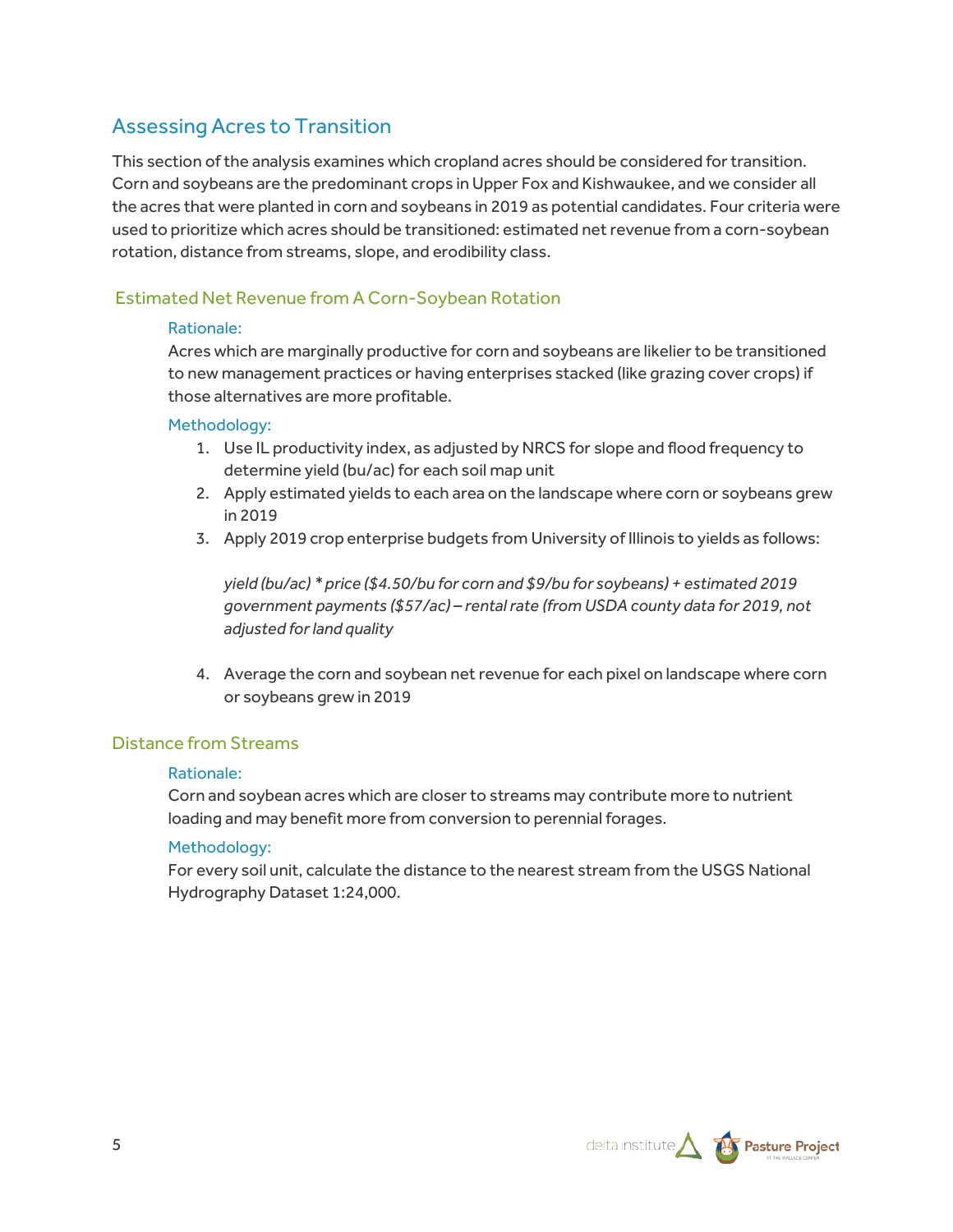#### Slope

#### Rationale:

Corn and soybean acres which have steeper slopes may be contributing more to nutrient loading and may benefit more from conversion to perennial forages.

#### Methodology:

Use representative slope from SSURGO Soil Survey.

#### Erosion Class

#### Rationale:

Corn and soybean acres with higher erosion classes may be contributing more nutrients and may benefit more from conversion to perennial forages. Higher classes are higher erosion.

#### Methodology:

Use erosion class from SSURGO Soil Survey.

## Transition Pathways

To define transition pathways, and to allow others to define transition pathways according to their priorities, the project team developed a **beta transition modeler**.<sup>[3](#page-5-0)</sup> This modeler allows users to select combinations of the transition criteria to see the estimated number of acres which meet those criteria. The transition pathway modeler was used in determining the pathways below. These pathways are just a sampling of the potential combinations that reach acreage goals. While these criteria are well-established as enabling factors that may make transition to perennial grasses more worthwhile, they are not well-studied in combination and depend on individual and organizational priorities. Thus, the project team encourages individual exploration of the beta transition modeler as well as future analyses on cost-effectiveness to further evaluate which combinations might be most realistic for a given goal.

#### Pathways to Scenario 1 to Transition 75,438 acres:

#### Pathway A:

Corn/soybean revenue less than \$0/acre/year and within 55 feet of a stream – potential transition acres: 76,754

#### **Rationale:**

Corn and soybean acres which are not earning revenue in the average year make up over half of the total acreage in the watershed. Some of these, such as those close to streams, may be contributing significantly to nutrient loss while operating at a loss in many years, making the cost effectiveness of transition highest (less opportunity cost and higher nutrient reduction potential).

<span id="page-5-0"></span><sup>3</sup> <https://winrockgis.maps.arcgis.com/apps/webappviewer/index.html?id=3a6138df0512477b9c8eed9080f583bf>

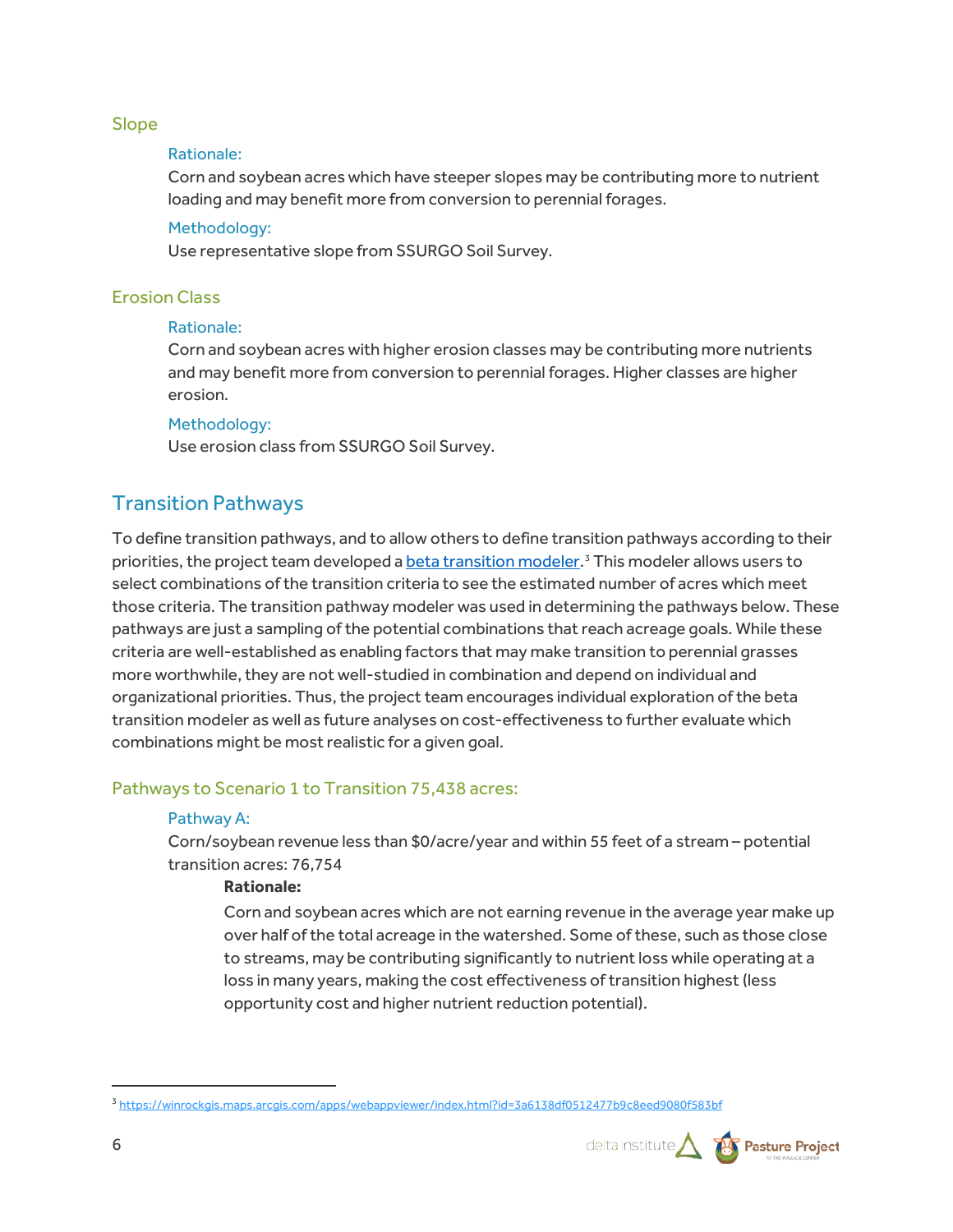#### Pathway B:

Corn/soybean revenue is less than \$90/acre/year – potential transition acres 80,867

#### **Rationale:**

Corn and soybean acres that may be far below breaking even, such as an average loss of \$90/acre/year, may not be profitable even for debt-free producers that own their land outright. The opportunity cost may be lowest here.

#### Pathways to Scenario 2.1 to Transition 1,207 acres:

#### Pathway C:

Erosion is in the highest class, Class 3 – potential transition acres: 1,570

#### **Rationale:**

Acres that are in the highest erosion class may be the most critical areas to protect with perennial vegetation.

#### Pathways to Scenario 2.2 to Transition 2,354 acres:

#### Pathway D:

Slope is greater than 8% - potential transition acres: 5,741

#### **Rationale:**

Acres with a relatively steep slope (8-12% is the maximum slope in the watershed) may be a straightforward way to prioritize acreage for transition since slope is highly correlated with nutrient loss.

#### Pathway E:

Distance from streams is less than 10 feet and slope is greater than 4% - potential transition acres 3,272

#### **Rationale:**

These fields that adjoin streams directly and are steeply sloped may deliver significantly more nutrients and erosion directly to water bodies than surrounding acres.

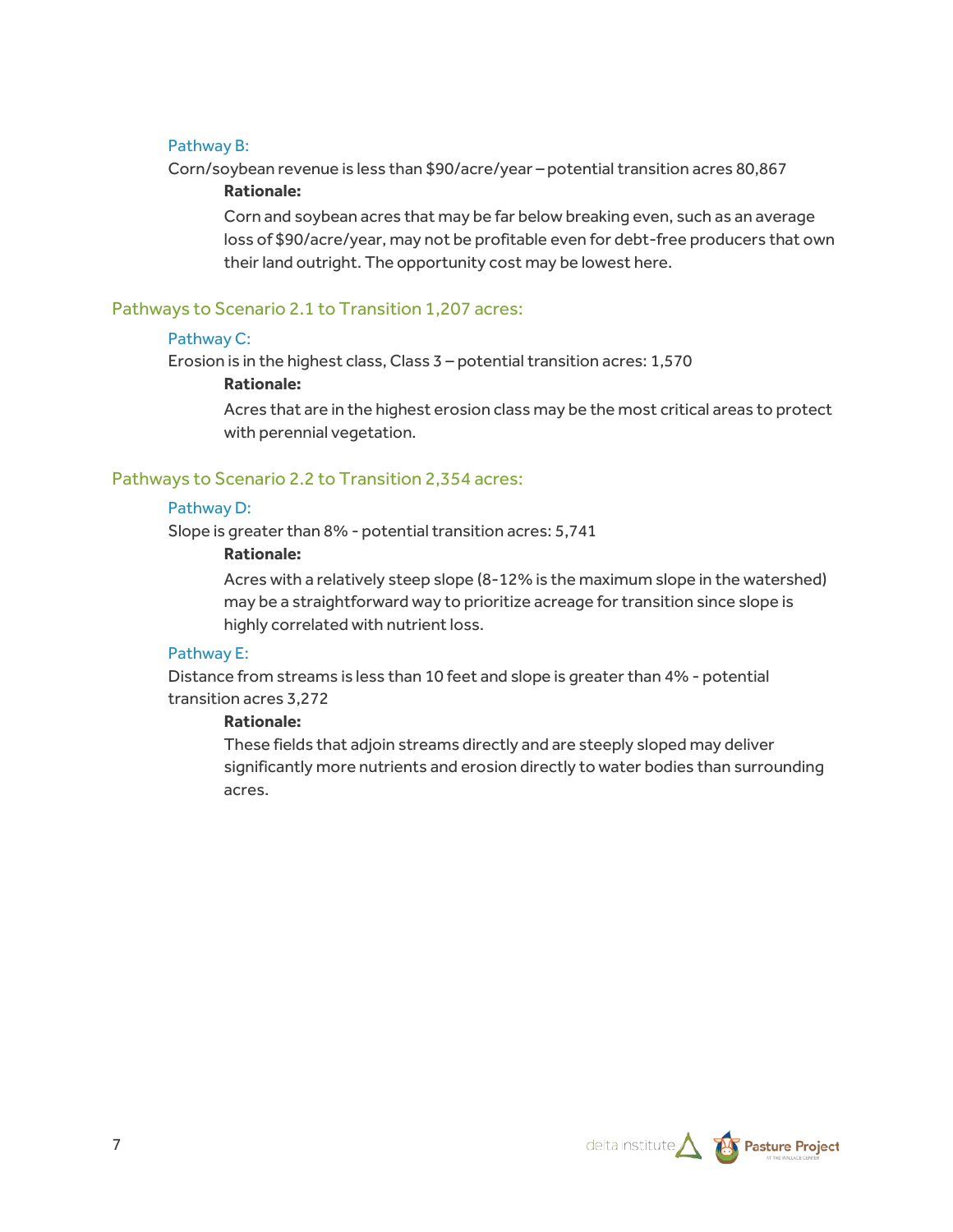# Impact Analysis

The transition cost, water quality, and Greenhouse Gas implications of transition pathways are estimated in the beta transition modeler and documented below for the transition pathways set above.

## Transition Cost

#### Methodology:

- 1. Estimate perimeter fencing costs based on 40-acre square field with 5,280 ft of two to three strand high tensile at \$1.52/ft
	- a. Cost is based on 2020 Illinois EQIP rate of \$1.21/ft, which is set to cover 75% of cost including posts, wire, energizers, braces/corner posts, and installation labor. This rate was adjusted to 100% of cost.
- 2. Estimate temporary fencing costs at 2,000 feet at \$0.35/ft
	- a. Cost is based on 2020 Wisconsin EQIP rate of \$0.28/ft, which is set to cover 75% of cost including polywire and step-in posts. This rate was adjusted to 100% of cost. Illinois EQIP does not publish a rate for polywire temporary fencing.
- 3. Estimate water system cost including 2,000 ft of buried pipeline at \$2.14/ft
	- a. Cost is based on 2020 Illinois EQIP rate of \$1.71/ft, which is set to cover 75% of cost including pipeline, valves, troughs, and installation labor. This rate was adjusted to 100% of cost.
- 4. Estimate forage planting and establishment cost at \$213.99/ac
	- a. Cost is based on 2020 Illinois EQIP rate of \$171.19/ac, which is set to cover 75% of cost including seed and seeding. This rate was adjusted to 100% of cost.
- 5. Estimate miscellaneous costs at \$1,000 per 40-acre field. Different fields and producers may have miscellaneous improvement costs such lanes, gates, accessory equipment like reels, and even wells for water access.

| <b>Expense Type</b>                | <b>Cost Estimate</b> |  |
|------------------------------------|----------------------|--|
| Perimeter fence                    | \$8,025              |  |
| Interior temporary fence           | \$700                |  |
| Water system                       | \$4,280              |  |
| Planting/Establishment             | \$8,560              |  |
| Miscellaneous (e.g., lanes, gates, | \$1,000              |  |
| equipment)                         |                      |  |
| <b>Total for 40-acre field</b>     | \$22,565             |  |
| <b>Total per acre</b>              | \$564                |  |

#### **Figure 3. Total estimated transition costs per acre.**

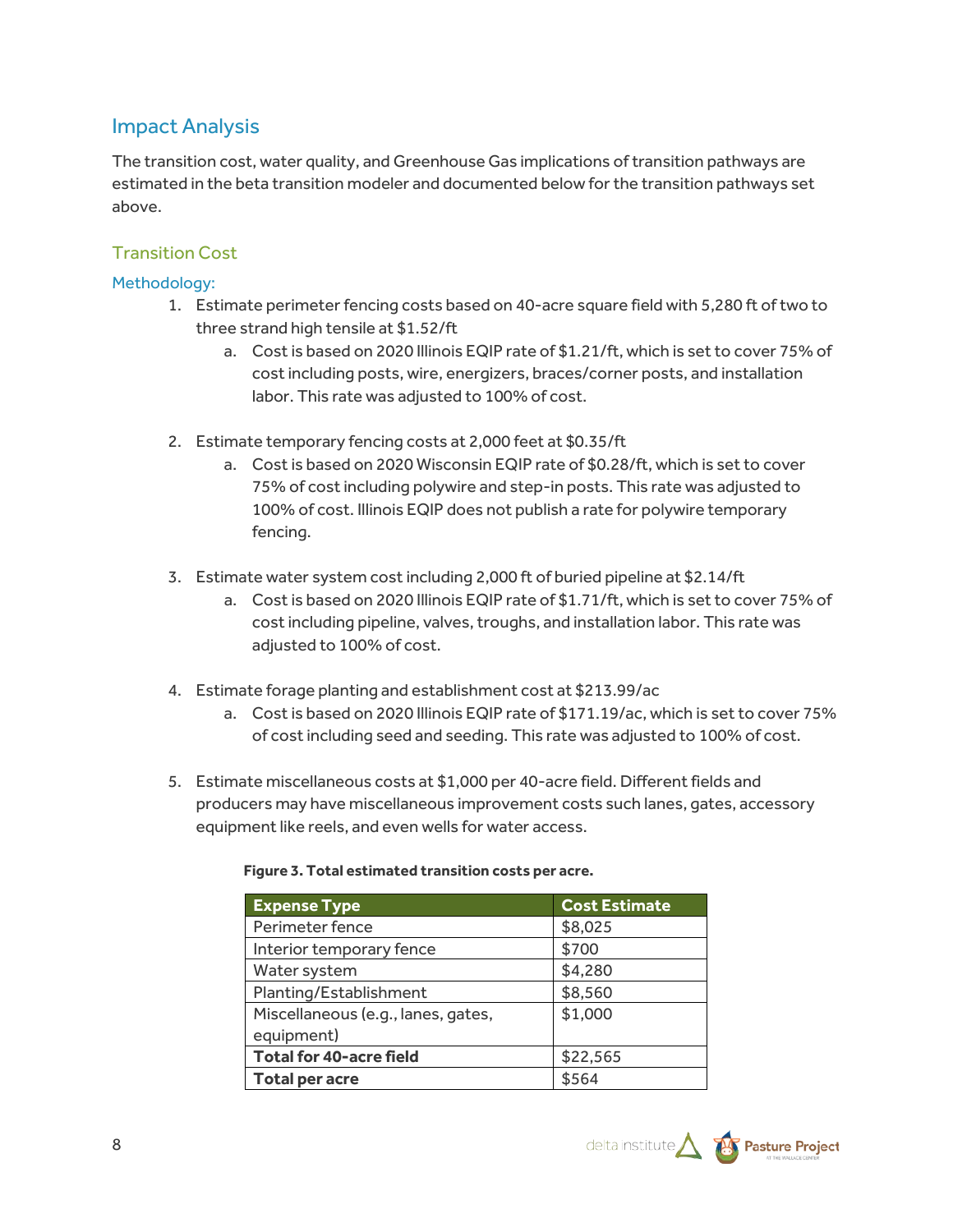#### Water Quality

#### Methodology:

Water quality impact is estimated based on practice efficiencies published in the Illinois Nutrient Loss Reduction strategy (NLRS). Baseline cropland nutrient losses are based on those estimated in the NLRS for Major Land Resource Area 1 – Northern Illinois Drift Plain. Baseline nitrate-N yield for cropped acres is estimated at 20.4 lb/acre/yr and baseline P yield per cropped acres is estimated at 0.71 lb/acre/yr. The NLRS sets the efficiency of conversion of row crops to perennial crops (including perennial pastures) at 90% reduction of both nitrate-N and P.

#### Estimated Water Quality Impacts Per Acre:

This method results in reductions of 18.36 lb/ac of nitrate-N and 0.64 lb/ac of P in the Northern Illinois Drift Plain. These estimates are applied to all acres targeted for transition in each pathway.

#### Greenhouse Gas emissions

#### Methodology:

Greenhouse Gas impact is estimated based on th[e COMET Planner](http://bfuels.nrel.colostate.edu/beta)<sup>[4](#page-8-0)</sup> model developed by NRCS for each county. The NRCS practice "Forage and Biomass Planting (CPS 512) - Conversion of Annual Cropland to Non-Irrigated Grass/Legume Forage/Biomass Crops" was used for each county to estimate per acre impact. For De Kalb and Lee Counties, no data was available and neighboring counties which share the longest border with them were used instead. De Kalb used Kane County values and Lee used Ogle County values. Importantly, COMET Planner does not allow users to combine practices on the same acres, so while Forage and Biomass Planting captures reduced emissions from improved soil health, it does not capture increased emissions from additional livestock. However, if livestock are being moved from confinement management to grazing management within the same county, there may only be small net changes in emissions from livestock since methane emissions are higher in grazed systems, but fertilizer and soil emissions from feed production are higher in confinement operations (Stanley et al. 2018).

<span id="page-8-0"></span><sup>4</sup> <http://bfuels.nrel.colostate.edu/beta>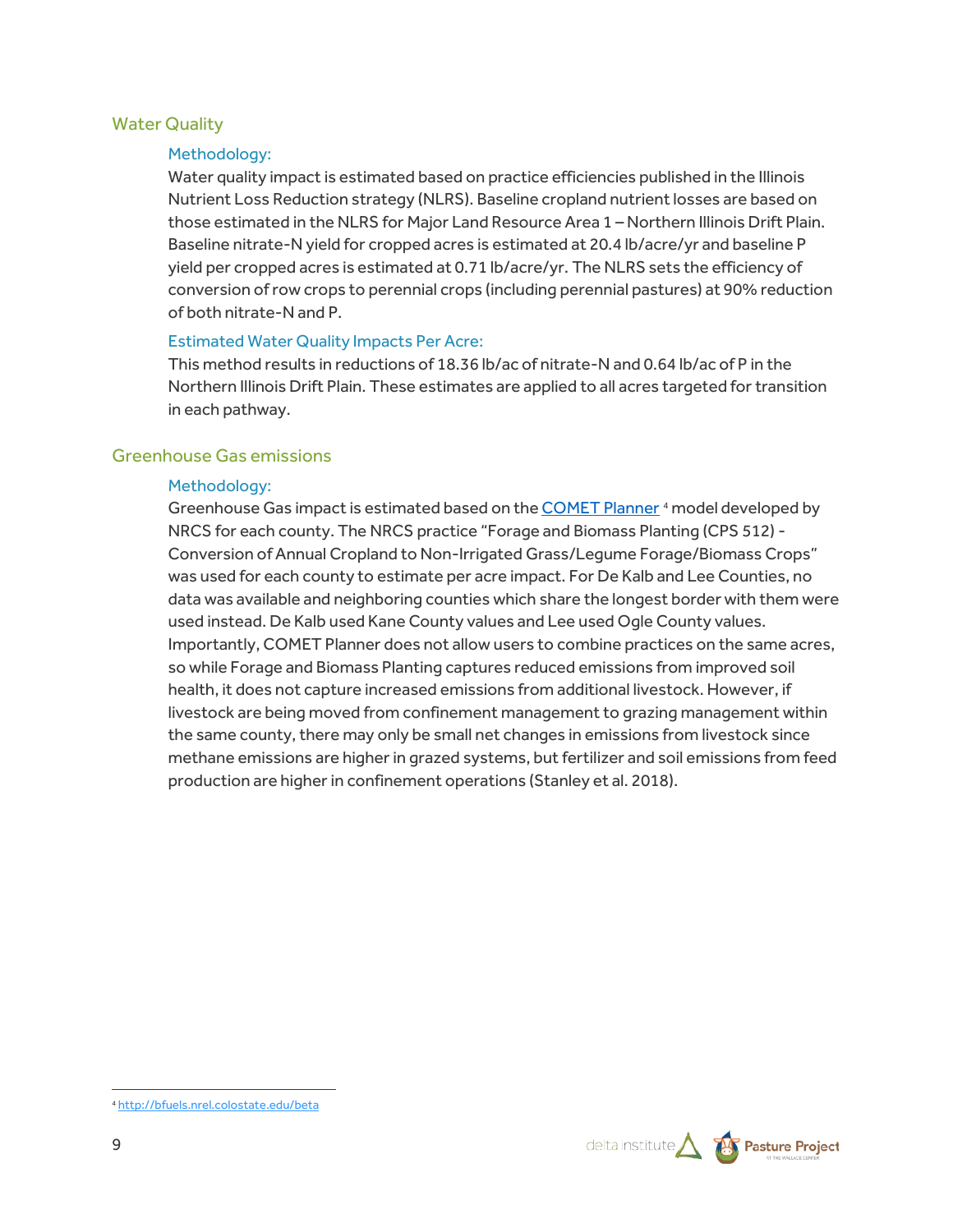#### **Figure 4. Estimated Greenhouse Gas impacts per acre.**

| <b>County</b> | <b>Carbon Dioxide</b><br>(tonnes/ac) | <b>Nitrous Oxide</b><br>(tonnes/ac) | <b>Total CO<sub>2</sub>- Equivalent</b><br>(tonnes/ac) |
|---------------|--------------------------------------|-------------------------------------|--------------------------------------------------------|
| <b>Boone</b>  | 1.02                                 | 0.14                                | 1.16                                                   |
| Cook          | 0.66                                 | 0.24                                | 0.9                                                    |
| Kane          | 1.02                                 | 0.14                                | 1.16                                                   |
| Lake          | 0.66                                 | 0.24                                | 0.90                                                   |
| McHenry       | 1.02                                 | 0.14                                | 1.16                                                   |
| Ogle          | 0.64                                 | 0.24                                | 0.88                                                   |
| Winnebago     | 1.02                                 | 0.14                                | 1.16                                                   |
| De Kalb       | 1.02                                 | 0.14                                | 1.16                                                   |
| Lee           | 0.64                                 | 0.24                                | 0.90                                                   |

#### Cumulative Impact

**Figure 5. the cumulative impact of transition to perennial grass.**

|                           | <b>Transition</b><br>Cost | <b>Water Quality Impact -</b><br><b>Nutrient Loading Reduction</b> |         | <b>Greenhouse Gas Emission</b><br><b>Reduction</b> |                                |                                                   |
|---------------------------|---------------------------|--------------------------------------------------------------------|---------|----------------------------------------------------|--------------------------------|---------------------------------------------------|
| <b>Pathway</b><br>(Acres) |                           | N (lbs)                                                            | P (lbs) | CO <sub>2</sub><br>(tonnes)                        | $N_2$ O<br>(tonnes<br>$CO2$ e) | <b>Total</b><br><b>GHG</b><br>(tonnes<br>$CO2$ e) |
| A (76,754<br>acres)       | \$43,298,121              | 1,409,199                                                          | 49,122  | 73,657                                             | 11,965                         | 85,622                                            |
| B (80,867<br>acres)       | \$45,609,085              | 1,484,721                                                          | 51,755  | 78,537                                             | 12,361                         | 90,898                                            |
| C(1,570)<br>acres)        | \$885,357                 | 28,821                                                             | 1,005   | 1,552                                              | 233                            | 1,786                                             |
| D(5,741)<br>acres)        | \$3,237,897               | 105,403                                                            | 3,674   | 5,615                                              | 869                            | 6,484                                             |
| E(3,272)<br>acres)        | \$1,845,648               | 60,081                                                             | 2,094   | 3,012                                              | 544                            | 3,556                                             |

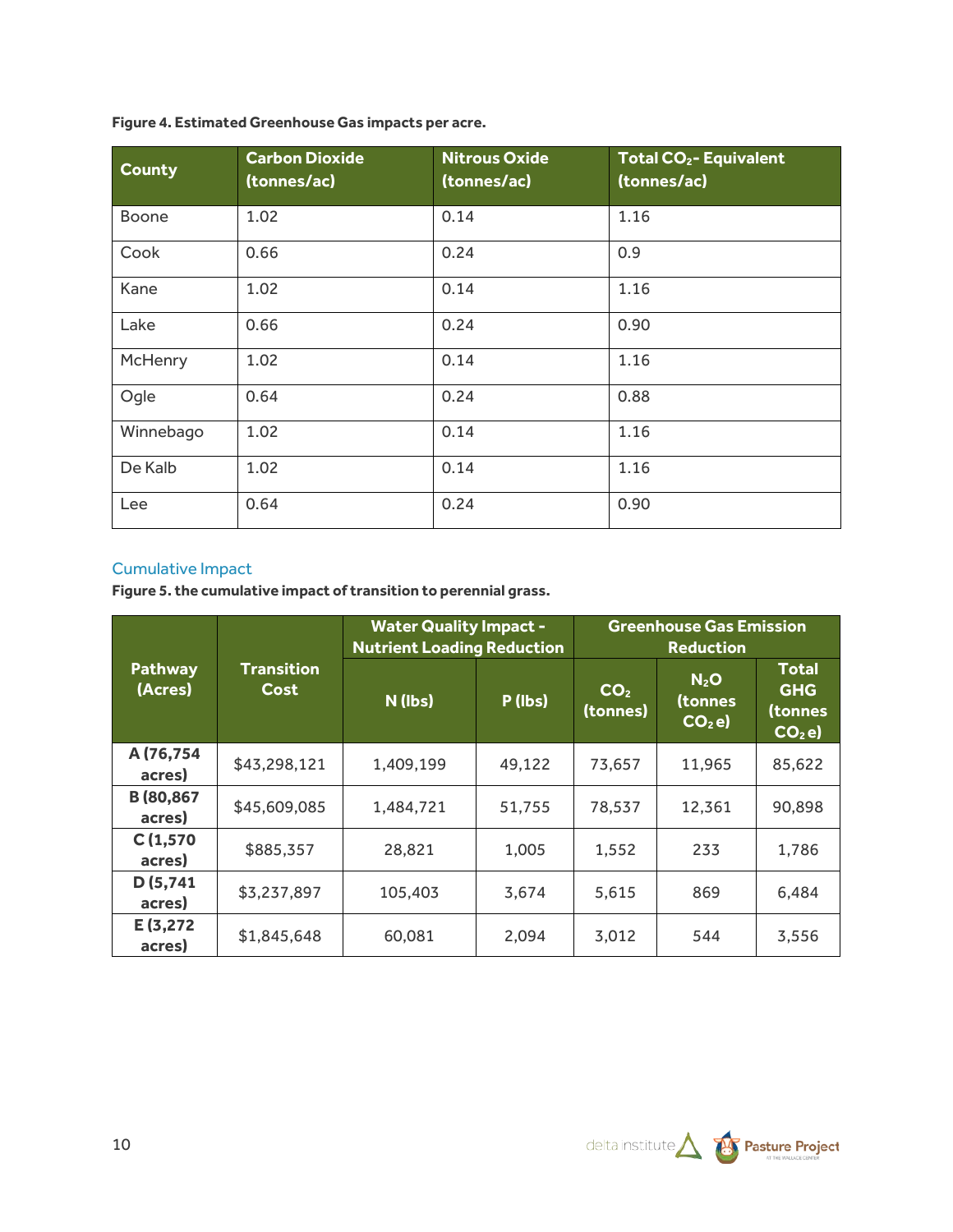# Conclusions, Limitations, and Next Steps

These results indicate that significant positive environmental impact could result from even marginal increases in perennial grass cover in the greater Chicago foodshed. Pathways A and B would move the watershed towards meeting state and Gulf Hypoxia Task Force nutrient reduction goals and would offset the emissions of over 19,000 cars for a year.<sup>[5](#page-10-0)</sup> Pathways C, D, and E may be more reasonable 5-year goals, and would prevent upwards of 20 dump truck loads of nutrients from flowing downstream each year.<sup>[6](#page-10-1)</sup> To reach these goals will require influx of capital, particularly to producers in the form of cost share, to make start-up grazing infrastructure investments—and potentially decades of benefits—possible.

## Limitations

- The environmental impacts are estimated from state- and county-level sources and modeling and are not specific to soil types and field attributes. More refined modeling of these impacts would improve accuracy of this analysis and would facilitate analysis of where changes might be most cost-effective on the landscape.
- The estimated transition costs do not include costs beyond the farm gate, such as needed improvements and investments in expanded technical assistance networks, sale barns, processing, aggregation, and distribution. These costs are also important to consider as farm transitions will depend on these supporting services and markets.
- Estimated transition costs are considered, but additional transition revenue is not. Many different conservation practices (e.g., cover crops or buffer strips) cost money to implement, without appreciable changes in revenue. Regenerative grazing, however, has the potential to increase farm revenue or make farm revenue more resilient. Regenerative grazing may also have potential for unlocking revenue from ecosystem services like carbon and nutrient loss reduction. Estimating potential revenue changes associated with transition to regenerative grazing would give a clearer picture of how cost-effective this strategy is compared to other conservation practices discussed in the NLRS.

## Next Steps

The model developed analysis and the interactive transition modeler created can be used to engage and work with stakeholders, both in these watersheds and outside, to prioritize acreage for transition and visualize the costs and benefits. This team is working on scoping two additional analyses:

- More refined nutrient loss modeling and cost-effectiveness analysis
- Estimation of revenue changes due to perennial grass transition, with comparison to other nutrient best management practices from the NLRS

<span id="page-10-1"></span><span id="page-10-0"></span><sup>5</sup>*Assuming 4.6 MT CO2 per car annually (*<https://www.epa.gov/greenvehicles/greenhouse-gas-emissions-typical-passenger-vehicle>*). 6Assuming a load of 2,500 lbs.*